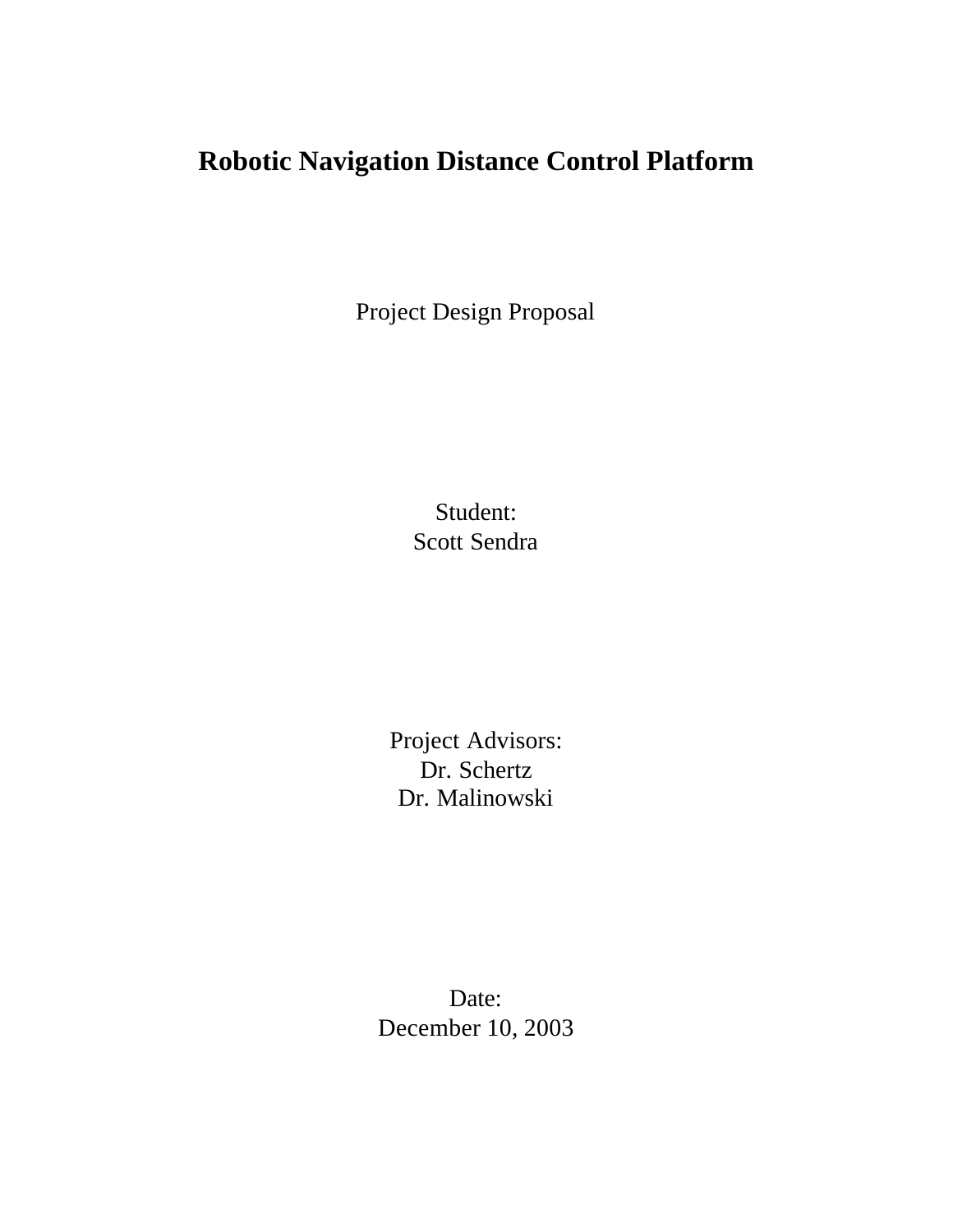#### **Objective**

The objective of the Robotic Navigation Distance Control Platform is to design and build a robotic platform that will be able to maintain a fixed safety distance behind another moving object. If time permits, steering and variable distance controls will be incorporated. The steering control will allow the robotic platform to change direction to follow the moving object. The variable distance control will allow the robotic platform to maintain a specified safety time distance behind the moving object. The robotic platform will also contain an EMAC 80515 microcontroller that will interface the distance sensors and the motor and steering controls.

#### **Hardware**

The hardware subsystems consist of a left navigation sensor, a distance control sensor, a right navigation sensor, a electric motor and a servomotor. The robotic platform chosen for this project is a radio controlled  $(R/C)$  car. The sensors will be mounted on the  $(R/C)$ car and the current R/C car's electric motor and servomotor will be used for navigation control. This system has five modes of operation: Fixed Navigation Mode, Time Navigation Mode, User Out of Range Mode, Auto Out of Range Mode, and Stop/Start Mode. Each subsystem and mode of operation will be discussed in full detail. See figure 7.1 for hardware subsystem block diagram.

#### Sensor Subsystems

#### *Photoelectric or Ultrasonic Pulse Sensors:*

All sensors will transmit either a light or an ultrasonic pulse. If an object is in front of the sensor, the transmitted wave will reflect off the object, and the same sensor will receive the reflected wave.

#### *Sensor Output Signal:*

The output signal from the sensor is related to the distance between the sensor and the object in front of the sensor. The possible outputs from the sensor are an analog, digital or PWM signal since the exact sensor for the project is still undetermined.

#### Robotic Platform Motor Subsystem

#### *Input Signal to Motor:*

The input signal to run the motor will consist of a pulse width modulation (PWM) signal provided from the microprocessor, which will control revolutions per minute (RPM) of the motor. The PWM signal will consist of a 50Hz signal with the positive pulse width varying from 0.85ms to 1.85ms.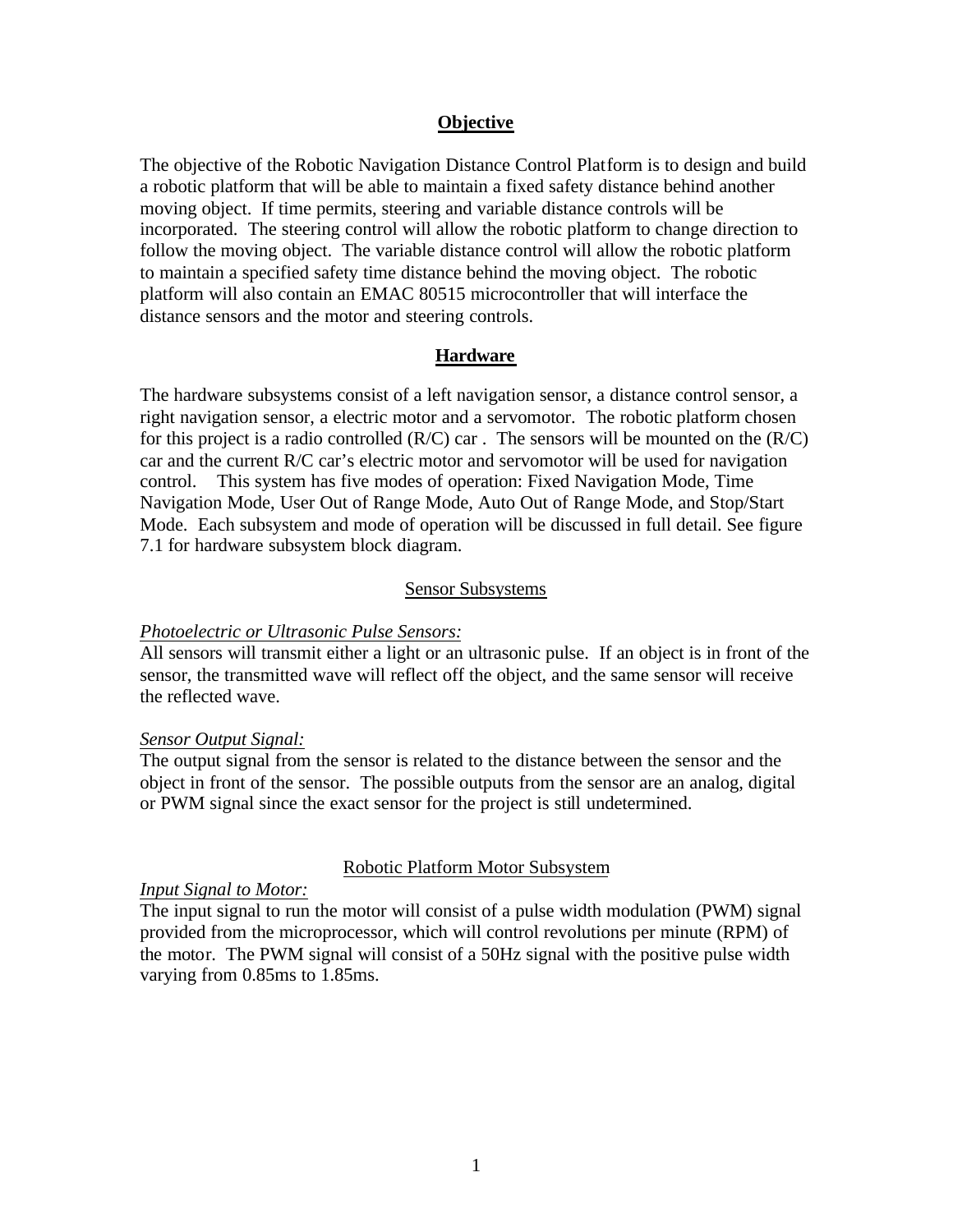### *Motor Speed Output:*

The motor shaft will drive a gearbox that will be connected to the wheels of the robotic platform. Depending on the input pulse width of the PWM signal, the motor's shaft speed will vary, providing the different ground speeds for the robotic platform.

# Robotic Platform Steering Subsystem

# *Input Signal:*

The input signal will consist of a PWM signal from the microcontroller and the variations in the input PWM signal will control a servomotor. The PWM signal will consist of a 50Hz signal with the positive pulse width varying from 0.9ms to 2.1ms with 1.5ms as the servo's centering position.

# *Output Steering Rod:*

The steering rod will be connected to the servo horn, which is a plastic lever arm attached to the servomotor. The rotational movement of the servo horn will produce a translation movement. The other end of the steering rod connects to the wheel linkage that controls the robotic platform's direction.

# **Software**

The software programmed on the EMAC 80515 microcontroller will process the incoming distance and the left and right navigation signals. The EMAC microcontroller software will provide appropriate PWM signals to the motor subsystem and steering subsystem allowing the robotic platform to follow another object placed in front of it. The different modes of operation are: Fixed Navigation Mode, Time Navigation Mode, User Out of Range Mode, Auto Out of Range Mode and Stop/Start Mode.

### *Fixed Navigation Mode:*

All systems are powered, and the robotic platform waits for the user to enter a fixed safety distance in feet to follow the object. First, the user will be asked to enter the "User" or "Auto" Out of Range Mode. Secondly, the user will enter the desired distance, and then press the activation button on the keypad to activate the robotic platform navigation controls. The robotic platform will then proceed to navigate behind a moving object.

### *Time Navigation Mode:*

Similar to fixed navigation mode except the robotic platform waits for the user to enter a time in seconds to safely follow the object.

# *Fixed/Time Navigation Flowchart Description:*

The Fixed/Time Navigation Mode software flowchart is seen in figure 8.1.The software will initialize the EMAC, LCD, and keypad. The display prompt will ask the user to enter either Fixed or Time Navigation Mode. The EMAC will wait until the user enters one of the two modes through the keypad. The display prompt will ask the user to enter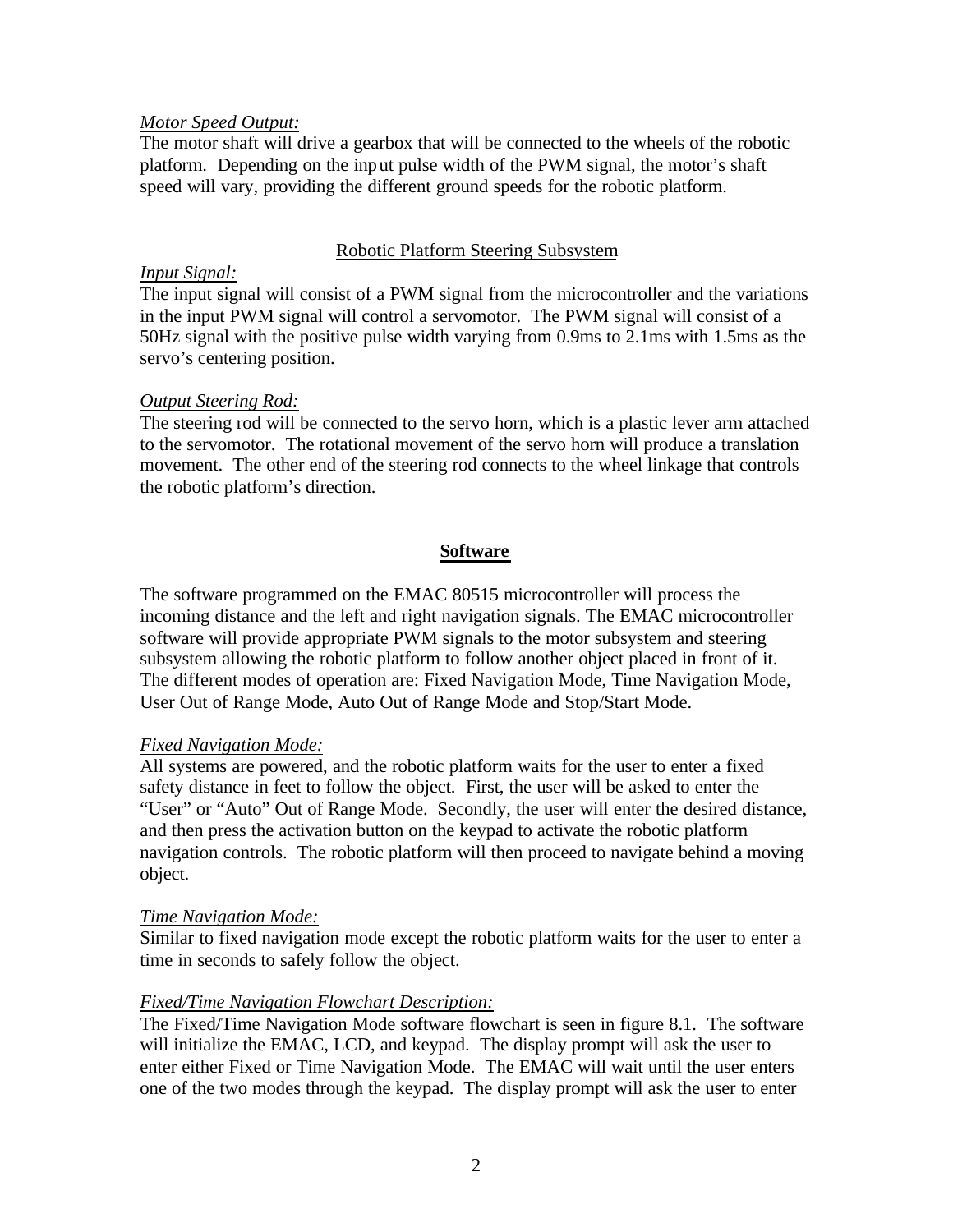either "User" or "Auto" Out of Range Mode. The EMAC waits until the user enters one of the two modes through the keypad. After the mode is selected, an activation button be pressed to start the navigation controls. Once the activation button is pressed, either the Fixed or Time Navigation Modes flow chart will be followed as seen in figure 7.1. Either Navigation Mode will use the Steering Control function, which will sample the left and right navigation sensors and determine if the robotic platform should move, left or right to follow the moving object. The two signals of the navigation sensors will be compared and if there is a variation in the output signals the robotic platform will turn to match the two sensor signals.

The Fixed Navigation Mode will use the fixed navigation control function to keep the distance between the robotic platform and the followed object constant. This is accomplished by calculating the distance between the robotic platform and the followed object from the distance sensor signal. The calculated distance will be compared to the user specified distance and the motor subsystem will adjust to achieve the user specified distance.

The Time Navigation Mode will use the Safety Time Control as seen in Figure 6.1. The Safety Time Control will calculate the time between the robotic platform and the followed object. The motor subsystem will be adjusted to keep the user specified safety time between the robotic platform and the followed object. If the distance sensor does not detect an object or no signal is received in either the Fixed or Time Navigation Modes, the Out of Range Mode will be entered.

# *User Out of Range Mode:*

If the object being followed is out of range or there is no signal from sensors, the robotic platform will enter an "Out of Range Mode," in which the robotic platform will stop. The EMAC microcontroller will display "Out of Range" on the LCD. The robotic platform will wait for the user to reactivate the navigation controls, which will also clear the "Out of Range" message on the LCD screen.

### *Auto Out of Range Mode:*

Similar to user out of range mode except the robotic platform will continue navigation once an object is placed back within range of the sensors. The EMAC microcontroller will clear the "Out of Range" message on LCD screen.

# *User/Auto Flowchart Description:*

If the User or Auto Out of Range Mode is entered, the LCD will display the user entered Out of Range Mode. The Stop Electric Motor function will pause the motor subsystem, which will stop the electric motor. If the user entered the User Out of Range Mode the Wait function is called until the user presses the navigation controls button, at which time the LCD is cleared and the previous navigation mode is called. If the user selected the Auto Out of Range Mode, the robotic platform will use the Auto function and will wait until the distance sensor detects an object. Once an object is detected, the LCD display will be cleared and the previous navigation mode is called. See Figure 4.1 for User/Auto Out of Range Software Flowchart.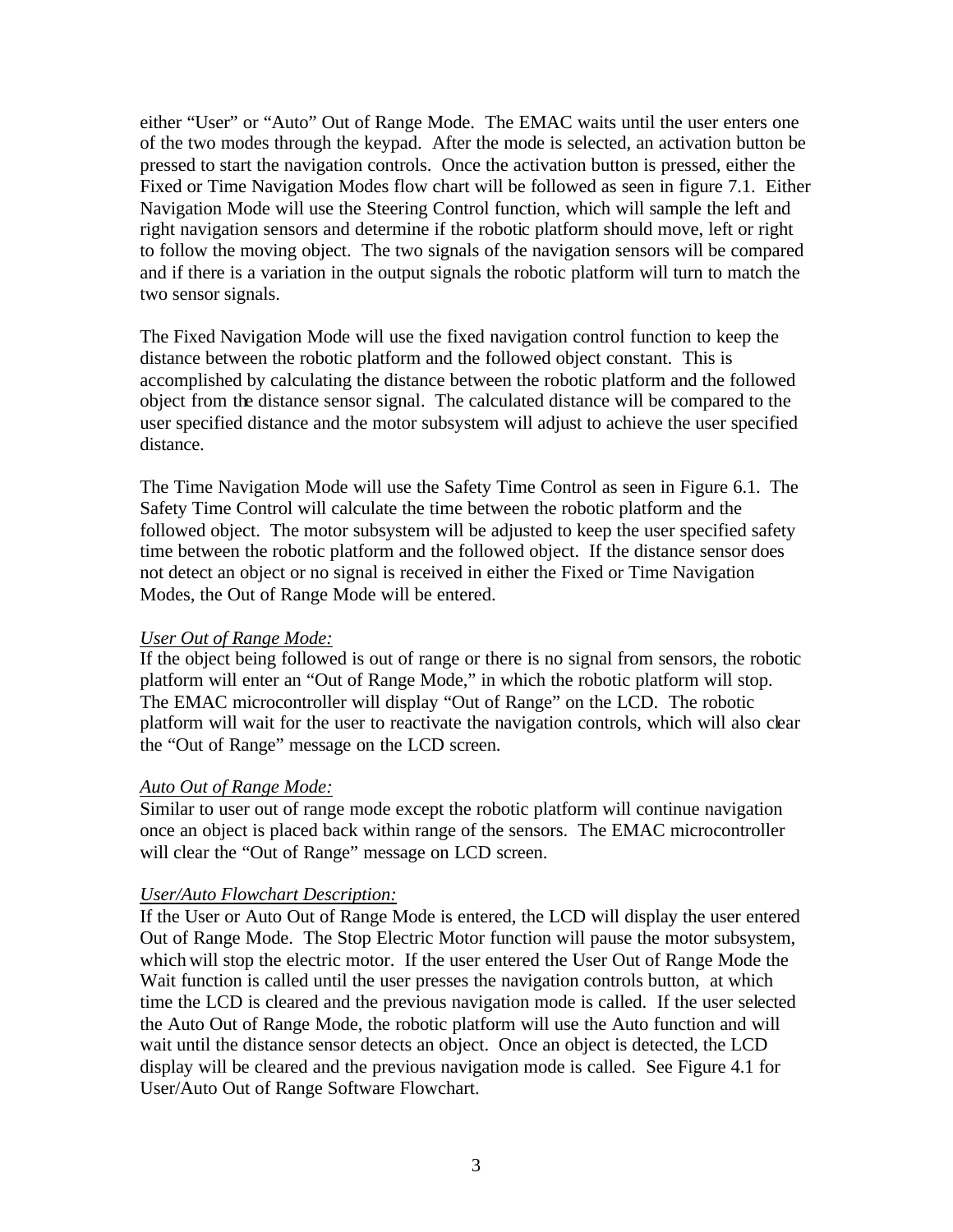

Figure 4.1 User/Auto Out of Range Software Flowchart

# *Stop/Start Mode:*

The user is able to stop and start the current navigation mode using keypad input.

# *Stop/Start Flowchart Description:*

When the user presses the stop button on the keypad, the Stop Electric Motor function is called. The Stop Electric Motor function will pause the motor subsystem. When the Start button is pressed on the keypad, the previous Fixed or Time Navigation Mode is called . See Figure 4.2 for Stop/Start Mode Software Flowchart



Figure 4.2 Stop/Start Mode Software Flowchart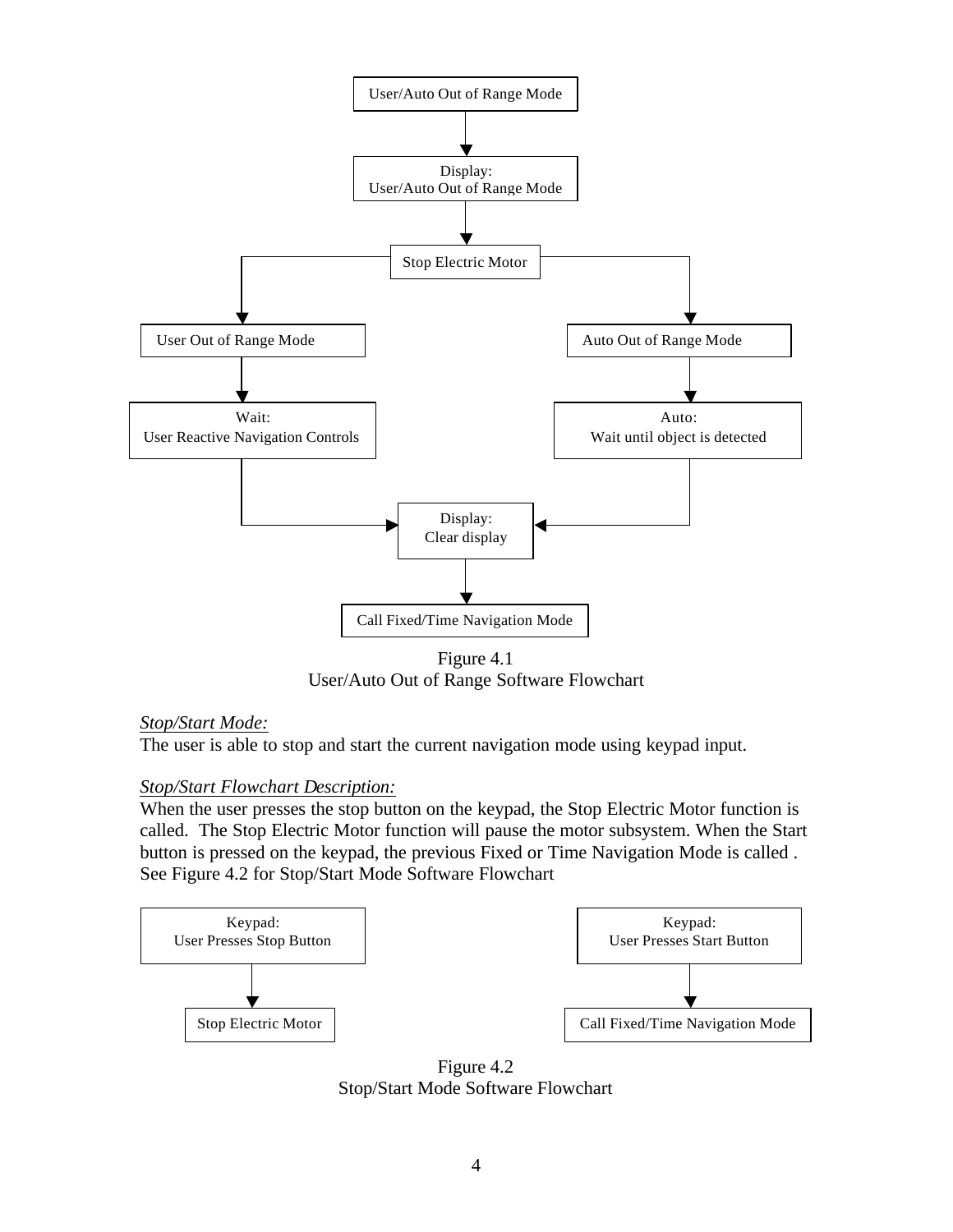# **Schedule**

Due to the knowledge of the detailed design, a schedule of tasks in figure 5.1 must be completed by the specified dates.

| Date:         | <b>Completed tasks</b>                                           |
|---------------|------------------------------------------------------------------|
| 12/22 - 1/27  | Determine sensors                                                |
| $1/28 - 2/03$ | Motor and servo subsystems coding, debugging and testing         |
| $2/04 - 2/10$ | Stop/Start Mode software coding, debugging and testing           |
| $2/11 - 2/17$ | User input software code, debugging and testing                  |
| $2/18 - 2/24$ |                                                                  |
| $2/25 - 3/02$ |                                                                  |
| $3/03 - 3/09$ | Sensor characteristic and output signals                         |
| $3/10 - 3/16$ | Hardware interfacing and installation                            |
| 3/17 - 3/23   | Fixed navigation mode software code, debugging and testing       |
| $3/24 - 3/30$ |                                                                  |
| 3/31 - 4/06   |                                                                  |
| 4/07 - 4/13   |                                                                  |
| $4/14 - 4/20$ | User/Auto Out of Range mode software code, debugging and testing |
| 4/21 - 4/27   |                                                                  |
| $4/28 - 5/04$ | Finish project, presentation, project report                     |

Figure (5.1) Schedule of task to complete by specified date during spring 2004 semester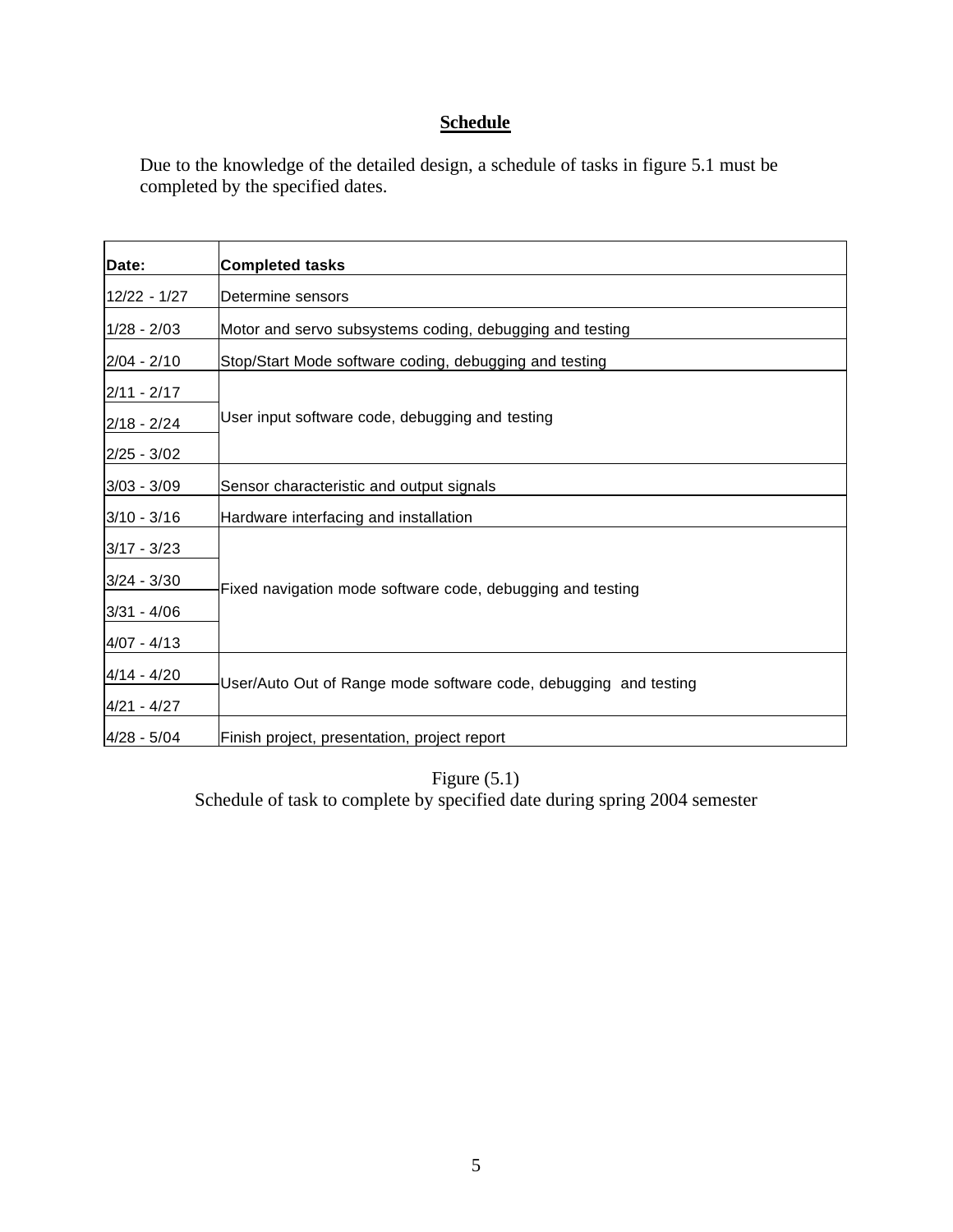# **Bibliography:**

"General Servo Information". Hitec. 18 November 2003 <www.hitecrcd.com/support/manuals/servomanual.pdf>

"Announced Specification of HS-303 Standard sport Servo". Hitec. 18 November 2003 <www.hitecrcd.com/servos/discontinuedservos/hs303.pdf>

"Rooster Operating Instructions". Team Novak Electronics,inc. 18 November 2003 <http://www.teamnovak.com/Download/acrobat/rooster\_superr.pdf>

"ESC Specifications Reversible Models". Team Novak Electronics. 18 November 2003 <http://www.teamnovak.com/products/ESC\_Specs/revers\_spec/reverse\_index.htm>

"Technical Info Glossary of Terms". Team Novak Electronics,inc. 18 November 2003 <http://www.teamnovak.com/Tech\_info/glossary/index.html>

# **Equipment list**

• HP 8011A Pulse Generator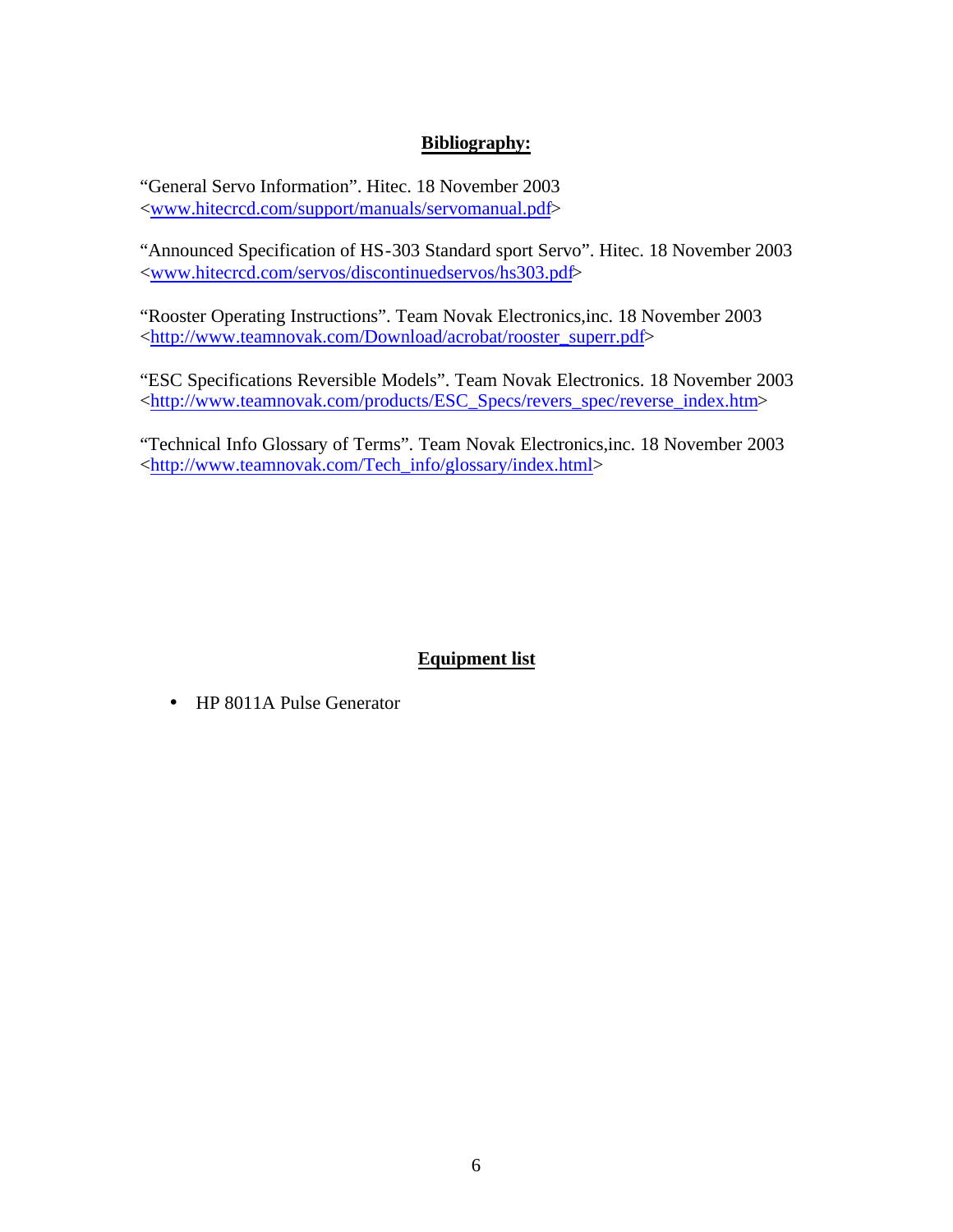# **Appendix**



Figure 7.1 Hardware Subsystem Block Diagram